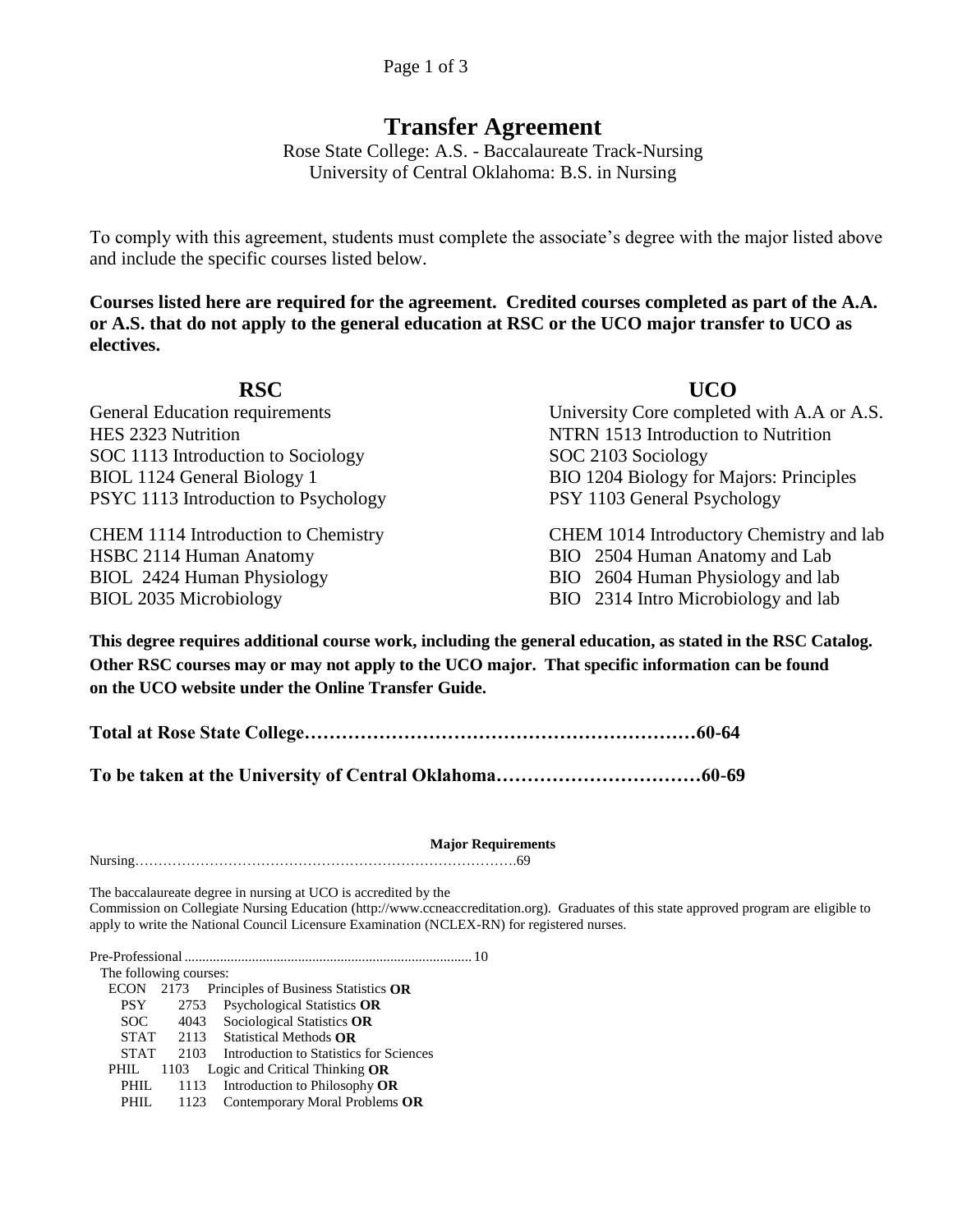|                        | PHIL. |  | 2073 Social & Political Philosophy                      |  |  |  |  |
|------------------------|-------|--|---------------------------------------------------------|--|--|--|--|
|                        |       |  | NURS 1221 Introduction to Nursing                       |  |  |  |  |
|                        |       |  | NURS 2113 Individual and Family Development Through the |  |  |  |  |
|                        |       |  | Lifespan                                                |  |  |  |  |
|                        |       |  |                                                         |  |  |  |  |
| The following courses: |       |  |                                                         |  |  |  |  |
|                        |       |  | $MIDC$ 2207 Equidations of Nursing                      |  |  |  |  |

| <b>NURS</b> | 2207 | <b>Foundations of Nursing</b>                |
|-------------|------|----------------------------------------------|
| <b>NURS</b> | 3202 | Introduction to Pharmacology                 |
| <b>NURS</b> | 3307 | Adult Medical-Surgical Nursing I             |
| <b>NURS</b> | 3314 | Maternal-Newborn Nursing                     |
| <b>NURS</b> | 3324 | Pediatric/Child Health Nursing               |
| <b>NURS</b> | 3333 | Psychiatric/Mental Health Nursing            |
| <b>NURS</b> | 3344 | <b>Adult Med/Surg Nursing II</b>             |
| <b>NURS</b> | 3512 | Service Learning and Health Promotion        |
| <b>NURS</b> | 4134 | <b>Community Health Nursing</b>              |
| <b>NURS</b> | 4146 | <b>High Acuity Nursing</b>                   |
| <b>NURS</b> | 4153 | Research/Evidence-Based Practice             |
| <b>NURS</b> | 4324 | Care of Vulnerable Individuals               |
| <b>NURS</b> | 4722 | Pharmacology II                              |
| <b>NURS</b> | 4746 | Professional Nursing Leadership & Management |
| <b>NURS</b> | 4821 | Preparing for Entry into Practice            |
|             |      |                                              |

Electives to bring total to ................................................................ 124\*

\*Total hours required for this major may exceed the minimum 124 credit hour institutional requirement and will vary according to course selection. It is recommended students complete two years of a second language in high school.

#### **Admission to Nursing Program**

Students planning to become candidates for the Bachelor of Science with a major in Nursing are required to make formal application to the Chairperson of the Department of Nursing for admission into the Professional Nursing program. Applications must be submitted to the Department of Nursing on or before the **last Friday of January for fall admission, and the second Friday of September for spring admission** into the program.

**Admission is competitive as applications exceed the number of positions available. Formal approval by the selection committee is required for admission.** Preference is given to University of Central Oklahoma students. The student will be notified eight to ten weeks after the filing date as to the disposition of the application.

The following must be submitted to the Department of Nursing as part of the admission process and are used by the faculty in selection of candidates:

- A. Transcript(s) reflecting a minimum retentive grade point average of 2.50 in all course work completed at the time of the application.
- B. A minimum grade of "C" in chemistry, all biological sciences, NURS 1221 and NURS 2113 is required. Two of the five required science courses must be successfully completed prior to the application deadline. Human Anatomy must be successfully completed before starting NURS 2207 Foundations of Nursing. Students may enroll a maximum of two times in any nursing course.
- C. Score on the Test of Essential Academic Skills (TEAS).
- D. Submit a criminal background check (OSBI).
- E. Meet "Performance Standards for Admission and Progression in the Department of Nursing" (available in application packet).
- F. International students (i.e. students for whom English is a second language regardless of resident status) must have a minimum TOEFL score of 83 on the internet version or equivalent on the written examination (560).

**Career Ladder Students RN to BS**